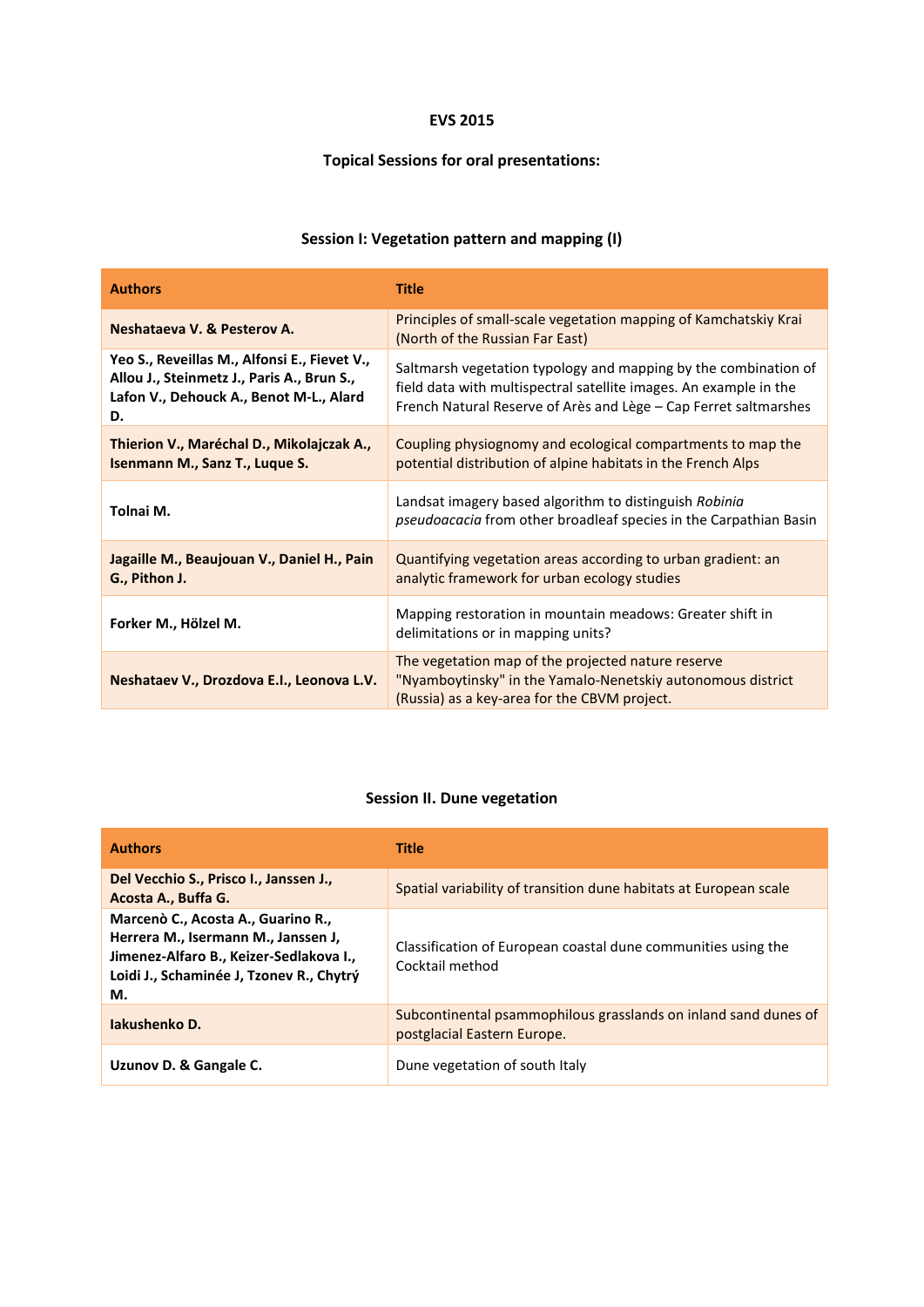## **Session III. Classification and ecology of wetlands vegetation**

| <b>Authors</b>                                            | Title                                                                                                      |
|-----------------------------------------------------------|------------------------------------------------------------------------------------------------------------|
| Landucci F., Šumberová K., Tichý L.,<br>Chytrý M., et al. | The first attempt at formalized classification of European wetland<br>vegetation: the project WetVegEurope |
| Thomas S.                                                 | Lake- and Ground-Water level induced zonation complexes of<br>plant communities of lake shores             |

#### **Session IV. Classification and ecology of mountain vegetation**

| <b>Authors</b>                                                                            | <b>Title</b>                                                                                              |
|-------------------------------------------------------------------------------------------|-----------------------------------------------------------------------------------------------------------|
| Belonovskaya E., Gracheva R.,<br>Vinogradova V., Krenke A.                                | Vegetation of intermountain depressions of central Caucasus: old<br>use heritage and contemporary changes |
| Matteodo M., Vittoz P., Verrecchia E.                                                     | Climate change affects differently subalpine-alpine plant<br>communities                                  |
| Gavilán R., Vilches, Jiménez-Alfaro B.,<br>Gutiérrez Girón A., Font X. & de Cáceres<br>M. | Mediterranean silicicolous alpine grasslands of the Iberian<br>Peninsula                                  |
| Noroozi J. & Willner W.                                                                   | A survey of the alpine vegetation of the Iranian mountain ranges                                          |

## **Session V. Vegetation pattern and mapping (II)**

| <b>Authors</b>                                                                                          | <b>Title</b>                                                                                                                                                                                                         |
|---------------------------------------------------------------------------------------------------------|----------------------------------------------------------------------------------------------------------------------------------------------------------------------------------------------------------------------|
| Polyakova M.                                                                                            | Large-scale mapping mountain steppe vegetation of Southern<br>Siberia using to satellite images of high resolution                                                                                                   |
| Angelini P. Casella L. & Pani F                                                                         | Assessment of the sufficiency of Natura 2000 network for habitat<br>types protection in Italy: art 17 vs 2014 database                                                                                               |
| Deák A-J.                                                                                               | Habitat mapping on different scales using Natura 2000 and the<br>national (ÁNÉR) habitat categories in Southeast Hungary                                                                                             |
| Jiménez-Alfaro B. & Chytrý M.                                                                           | Perspectives in community-level spatial modeling for European<br>vegetation data                                                                                                                                     |
| Tzonev R., Gussev C., Dimitrov M.,<br>Rusakova V., Lazarova K., Dimova D.,<br><b>Belev T., Marin S.</b> | GIS modeling and mapping of natural habitats from Annex I of<br>Directive 92/43/EEC in Bulgaria – methodology and applying in the<br>establishment and management of the protected sites from<br>NATURA 2000 network |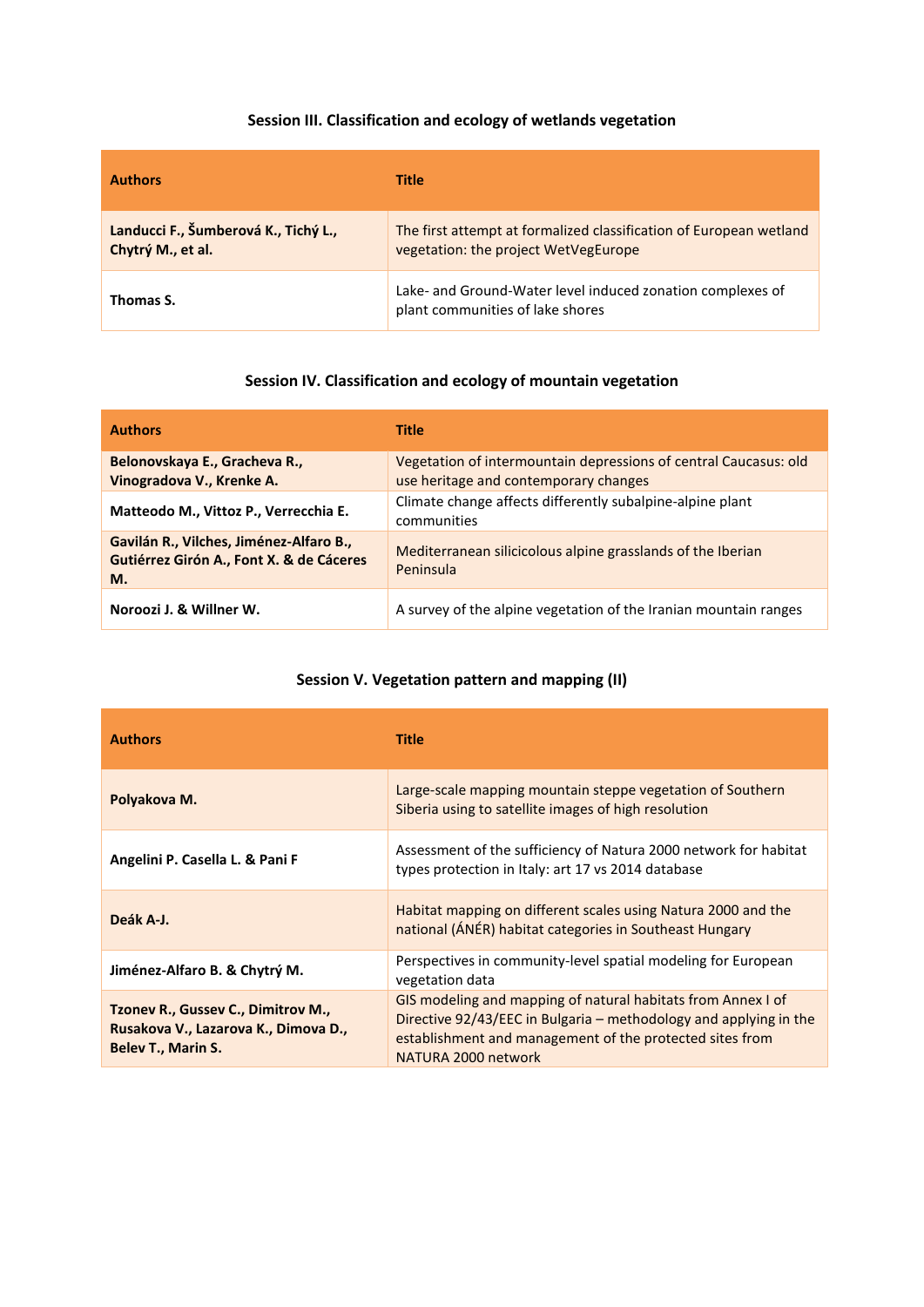# **Session VI. Describing habitats and underlying patterns**

| <b>Authors</b>                                                             | Title                                                                                                                                             |
|----------------------------------------------------------------------------|---------------------------------------------------------------------------------------------------------------------------------------------------|
| Sobolev N.A. & Kazakova M.V.                                               | Assessment of wooded steppe complexes (X18) for the purposes<br>of the Emerald Network implementation                                             |
| Palpurina S., Wagner V., Chytrý M., von<br>Wehrden H., Brinkert A., et al. | Fine-scale species richness along soil pH and precipitation<br>gradients across Eurasian temperate grasslands                                     |
| Evans D.                                                                   | Status & trends of European Union habitats                                                                                                        |
| <b>Boullet V. &amp; Gaudillat V.</b>                                       | From the facies of series and geoseries of vegetation to the<br>habitats of Community interest                                                    |
| Roux C., Thébaud G., Bouzillé J.-B., Bonis<br>A. & Hennekens S.            | Describing vegetation at the landscape level: "Synphyto", a<br>database designed for series and geoseries dataset within the<br>VegFrance project |
| <b>Rodwell J.S</b>                                                         | Towards environmental data standards for releves and syntaxa                                                                                      |

# **Session VII. Functional diversity and trait patterns**

| <b>Authors</b>                                                                      | <b>Title</b>                                                                                                   |
|-------------------------------------------------------------------------------------|----------------------------------------------------------------------------------------------------------------|
| Mahdavi P. & Bergmeier E.                                                           | Plant functional traits and diversity in sand dune ecosystems<br>across different climatic regions             |
| Karadimou E., Kallimanis A.S., Tsiripidis I.,<br>Dimopoulos P.                      | Multidimensional functional diversity-area relationships in two<br>volcanic islands                            |
| Da Silveira M. & Thiebaut G.                                                        | Competition or facilitation between three submerged macrophyte<br>species                                      |
| Dimopoulos P., Kallimanis A.S., Panitsa<br>M., Tsiripidis I., Xystrakis F.          | Does the functional diversity of cliffs and coastal dunes imply<br>environmental filtering community assembly? |
| Zelený D.                                                                           | Co-occurrence based measure of habitat specialization for species<br>of Czech flora                            |
| Dengler J., Bruelheide H., Purschke O.,<br>Hennekens S., Chytrý M., Jandt U. et al. | sPlot 2.0 released: the global vegetation-plot database for<br>addressing fundamental ecological questions     |